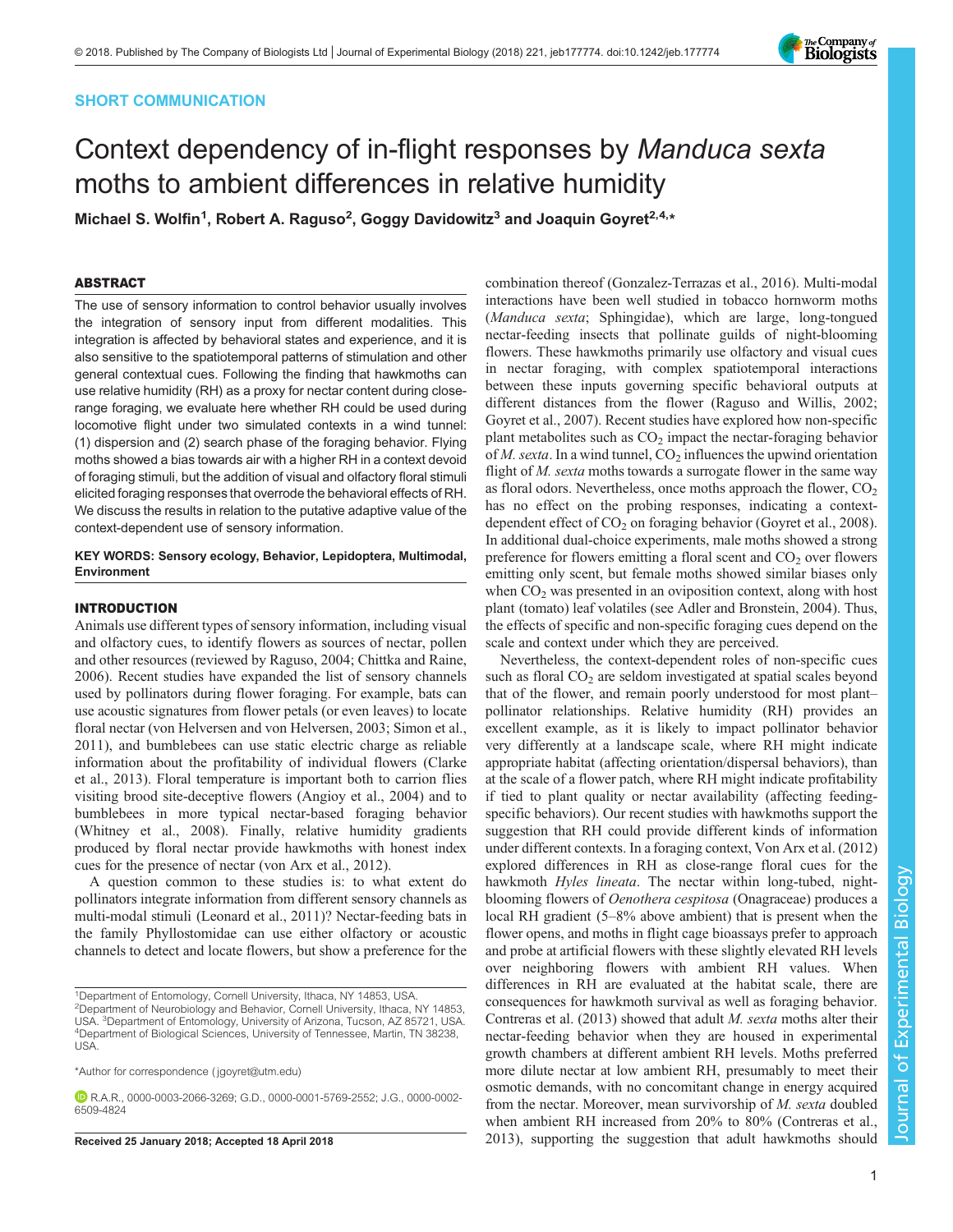<span id="page-1-0"></span>disperse from seasonally dry habitats to more humid habitats when such behavior is possible ([Janzen, 1984; Powell and Brown, 1990\)](#page-4-0).

Despite the progress indicated by these studies, we lack a comprehensive understanding of how hawkmoths and other flowervisiting animals use RH at different spatial scales and in the presence of different floral stimuli. In parallel with previous experiments decoupling floral scent, visual cues and  $CO<sub>2</sub>$  ([Goyret et al., 2008](#page-4-0)), in this study we used wind tunnel assays to observe in-flight orientation responses of M. sexta moths to small differences in RH (5–8%), with and without floral stimuli (visual and olfactory cues).

In the first experiment, we tested whether small RH differences could affect upwind flight by moths in a wind tunnel. In the second experiment, we tested whether a foraging sensory context could affect how moths responded to the conditions of the first experiment by adding floral visual and olfactory stimuli to the same experimental arena. Our findings provide another instance of context-dependent responses of animals to sensory information, addressing a deeper conceptual gap in our understanding of nuanced, flexible foraging behavior.

## MATERIALS AND METHODS

We used naive adult *M. sexta* (Linnaeus 1763) moths from our laboratory colony at Cornell University (Ithaca, NY, USA). Larvae were reared on artificial diet ([Goyret and Yuan, 2015\)](#page-4-0) and were kept in a growth chamber at  $24\pm1\degree C$ ,  $60\pm5\%$  RH, on a 16 h:8 h light:dark cycle. Pupae were separated by sex and were transferred to mesh cages in two different incubators held under the same conditions, where they remained until 2–4 days post-eclosion. All moths used for assays were unmated, flower naive and were starved for 2–4 days before being tested.

We measured the responses of  $M$ . sexta moths under different conditions by using binary-choice tests in a laminar flow flight tunnel. The flight tunnel was 2 m length  $\times$ 1 m width $\times$ 1 m height with a fan installed at the upwind end to create airflow through the tunnel at 1.2 m s−<sup>1</sup> . The upwind end was divided down the midline from floor to ceiling by a 60 cm long acrylic septum. Screens were placed at both ends of the tunnel to provide laminar airflow, and air was drawn out through a fume hood at the downwind end of the tunnel. Light was provided from above, with the light intensity (illuminance) reduced to 2 lx at floor level to simulate the twilight conditions at which crepuscular hawkmoths become active [\(Johnsen et al., 2006\)](#page-4-0).

A commercial humidifier was placed between the fan and the upwind screen to elevate the RH in one of the two halves of the tunnel defined by the acrylic septum (hereafter termed the humid and ambient sides), and cardboard baffles were placed in the other

half of this space to balance air flow, which we confirmed using a hot-wire anemometer (425 thermal anemometer, Testo Inc., Sparta Township, NJ, USA). The side on which the humidifier was placed was changed each day of the flight experiments in a pseudorandom fashion.

We measured RH at 30 different positions in the flight tunnel (Fig. 1) using an HMI41 indicator with an HMP46 humidity probe (Vaisala Inc., Helsinki, Finland) to visualize the RH profile 60 cm above the tunnel floor, the height at which moths were released. A heat map was generated to visualize the RH differences in the wind tunnel [QGIS version 2.16; Thin Plate Spline (Global) algorithm] using mean RH values at each point  $(n=4)$ , in which the size of each point corresponds to the standard error of the mean at that position. This heat map is representative of the conditions in the flight tunnel during experiments 1 and 2 (see below). Temperature and RH were measured at standard positions 'A' (ambient) and 'H' (humid; see Fig. 1) before each replicate, and were used as internal standards in both experiments. The average difference in RH at these positions was 5.7±0.3%.

The ambient RH ranged from 14.5% to 47.9%. The average RH was  $44.1 \pm 4\%$  at position H and  $32.7 \pm 1.9\%$  at position A. The average RH at the release point was 38.3±3.2%. Thus, we were able to experimentally manipulate RH on one side of the flight tunnel, such that flying test moths were presented with two relatively nonturbulent air streams that differed in RH by 5–12%. A comparable scale of RH differences (5–13% RH) is observed between xeric slopes in the Santa Rita Experimental Range (Pima County, AZ, USA) and adjoining woodlands, albeit across a 2 km distance (G.D., unpublished data), where previous field studies of  $M$ . sexta have been performed [\(Alarcón et al., 2008](#page-4-0); [Bronstein et al., 2009](#page-4-0)). Thus, our experimental manipulation of RH is ecologically relevant to the RH differences experienced by flying *M. sexta* moths in their peak activity period, during the summer monsoon season of the Sonoran Desert (see [Contreras et al., 2013\)](#page-4-0).

### **Treatments**

In experiment 1, as individual moths progressed in their upwind flight in the wind tunnel, they were exposed to airstreams of different RH in the absence of floral stimuli. In experiment 2, we added artificial flowers (as designed by [Goyret et al., 2007](#page-4-0)) to both sides of the flight tunnel, otherwise using the same setup as in experiment 1 to present moths with a lateral RH difference in moving air. Cotton swabs placed within each artificial flower were scented with two drops of bergamot oil. Bergamot oil is chemically similar to the floral odors released by hawkmoth-pollinated flowers and is a reliable feeding attractant for M. sexta [\(Goyret and Raguso,](#page-4-0) [2006\)](#page-4-0). Additional assays were run in the flight tunnel under ambient conditions (no humidity or floral stimuli present) to control for any possible side-bias effect.



Fig. 1. Flight tunnel setup with relative humidity profile. The relative humidity (RH) was recorded at 30 points (black dots) in the flight tunnel ( $n=3$ ) and average values were calculated. Colors depict the average percentage RH above the average ambient RH (31.8%), where humid air is blue and ambient air is gray. Dot sizes represent s.e.m. of the measurements at each location.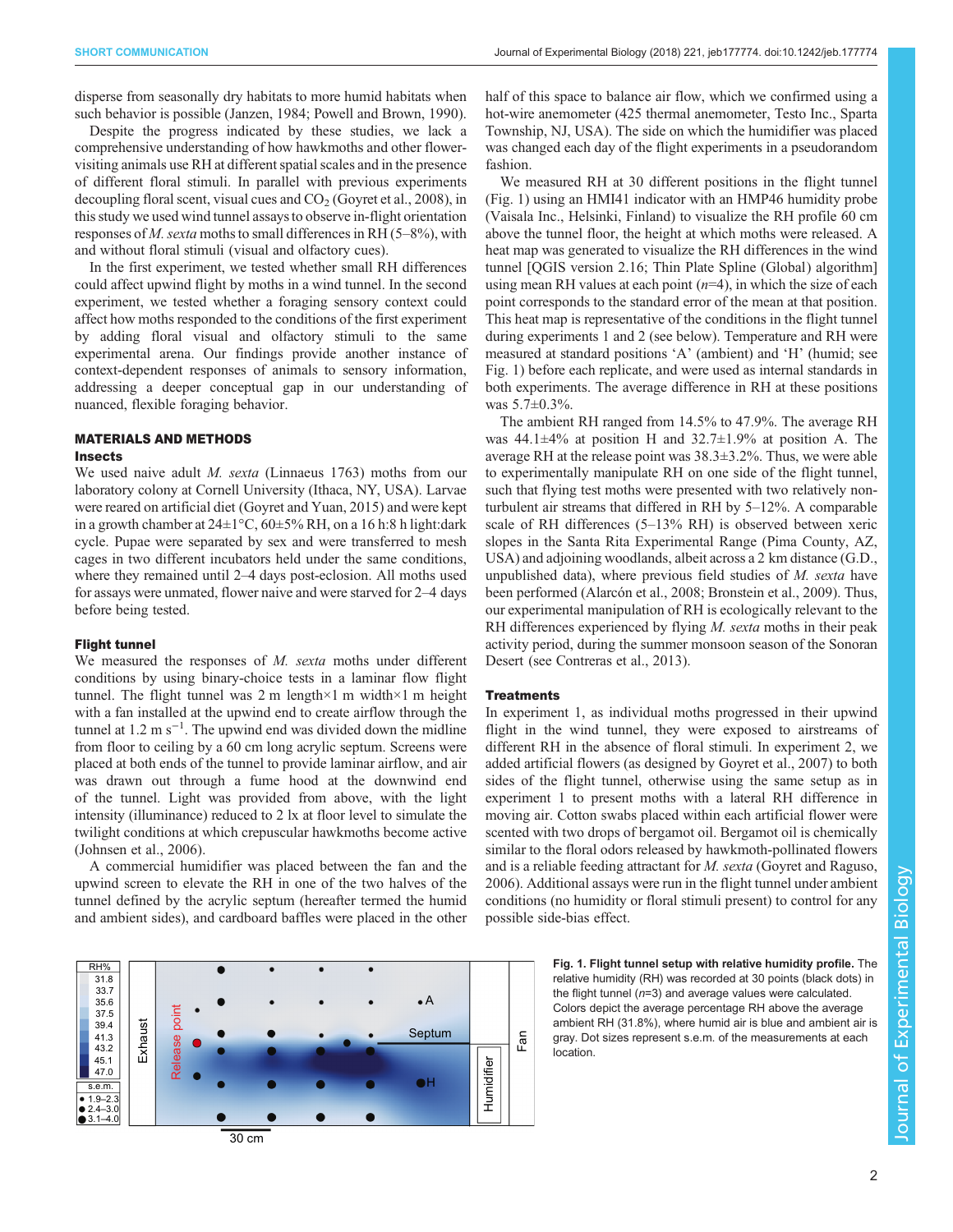Moths were tested in cohorts (1–12 moths per day) so that all assays could be performed within the first 90 min of the dark period (scotophase). Moths were assayed individually and only once in the flight tunnel. The temperature and RH on each side of the acrylic septum were recorded before each flight. Moths were transferred individually to cylindrical aluminium screen release cages and transported to the flight tunnel room 2 h prior to scotophase. Each moth was placed at the release point ([Fig. 1\)](#page-1-0) in the flight tunnel and its behavior was observed for up to 5 min. Moths that did not take flight, or that flew for less than 30 s, were not considered for analysis. A choice was scored if a moth crossed the boundary defined by the edge of the septum ([Fig. 1\)](#page-1-0) and remained there for at least 2 s. In experiment 1, we scored subsequent choices with the same criterion, but only if a moth flew and remained downwind of the choice areas for more than 5 s before reaching one of them again. In experiment 2, only the first side choice was scored for each moth tested, and flower visitation ( probing) was recorded.

Binomial tests were used to analyze side preference for both experiments. Residence time (s) in each choice area was also recorded for both experiments, and was analyzed using Wilcoxon signed-rank tests (SPSS 24; IBM Corporation) because both sets of data were not normally distributed.

In experiment 1, moths showed a significant bias toward the more humid side of the flight tunnel for their first  $(n=60;$  binomial test,  $P=0.0008$ ) and second choice ( $n=43$ ;  $P=0.0042$ ), but no significant tendency was detected for the third  $(n=26; P=0.0792)$  or fourth choices  $(n=15; P=0.1964)$ . Overall, arrivals at the downwind end were significantly biased toward the humid side  $(n=144; P<0.0001;$ Fig. 2). Moths did not display a significant side bias in control assays ( $n=20$ ; binomial test,  $P=0.1602$ ; [Fig. 3\)](#page-3-0). We found no sex differences in either experiment 1 (Gh=0.629;  $P=0.4275$ ) or the control (Gh=0.641;  $P=0.4231$ ; data not shown). Moths spent significantly more time on the humid side  $(17.5\pm 2.6 \text{ s})$  than on the ambient side (2.9 $\pm$ 0.5 s) of the tunnel (*n*=60; Wilcoxon signed-rank test; Z=−5.359; P<0.0001).

In experiment 2, when visual and olfactory floral stimuli were present on both sides of the flight tunnel, moths did not display a

significant bias for the more humid side  $(n=43;$  binomial test,  $P=0.1$ ; [Fig. 3](#page-3-0); sex was not recorded in this experiment). The average difference in RH at locations H and A was 8.2±0.6%. When floral stimuli were present, residence times in each side of the tunnel did not differ significantly ( $n=43$ ; humid side: 107.6 $\pm$ 15.6 s; ambient side: 96.5±14.3 s; Wilcoxon signed-rank test; Z=−368; P=0.713). Of the 43 moths that reached the choice point, 23 visited at least one artificial flower. Moths showed a non-significant side bias for their first flower probing (humid side:  $n=15$ , ambient side:  $n=8$ ;  $P=0.0584$ ) and for the overall probes (humid side:  $n=15$ , ambient:  $n=14$ ;  $P=0.1445$ ).

Hawkmoths often live in seasonal environments that undergo extreme shifts in abiotic (and associated biotic) conditions ([Janzen,](#page-4-0) [1987a](#page-4-0); [Contreras et al., 2013\)](#page-4-0). The tropical dry forest of Santa Rosa National Park (Guanacaste Province, Costa Rica) has a 6 month rain-free dry season ([Janzen, 1987a\)](#page-4-0), just as the Sonoran Desert straddling the USA–Mexico border is subject to large seasonal changes in temperature, RH and precipitation ([Unland et al., 1996](#page-4-0); [Davidowitz, 2002\)](#page-4-0); these sites contain two of the best-studied hawkmoth faunas in the world. During the dry season, hawkmoths commonly located in lowland areas also can be found in more temperate mountain passes, and there is evidence of cyclic migration or dispersal between dry and wet environments ([Janzen,](#page-4-0) [1984, 1987b](#page-4-0); [Powell and Brown, 1990\)](#page-4-0). Hawkmoth movements could be mediated through the use of regional humidity gradients, among other mechanisms. Experiment 1 was designed to test whether hawkmoths could detect small differences in RH and utilize these differences as an in-flight orientation cue in a wind tunnel.

Small RH differences had a strong effect on the flight and overall residence times of moths in the wind tunnel, which suggests that even modest RH gradients can be used effectively as orientation cues. The question remains whether this is the result of avoiding drier air or preferring humid air. It is challenging to experimentally replicate the dynamic, open landscapes that hawkmoths regularly traverse [\(Suzán et al., 1994](#page-4-0)) without compromising important aspects of orientation, including flight speed ([Stevenson et al.,](#page-4-0) [1995\)](#page-4-0). Despite these caveats, our results indicate that RH differences may be detected in-flight and, in the confines of a relatively small trajectory of a wind tunnel with persistent RH asymmetries, affect the location of moths arriving at the upwind end. The detection of RH differences could also play a role in orientation at large scales (from tens of meters to kilometers),



### Fig. 2. Upwind flight responses in a flight tunnel without floral stimuli. Moths were significantly biased toward the humid side of

the tunnel for their first and second choices when no odor was present. They did not display significant bias in their third or fourth choices. Overall, choices were significantly biased toward the humid side. \*P<0.005; \*\*P<0.001; \*\*\*P<0.0001.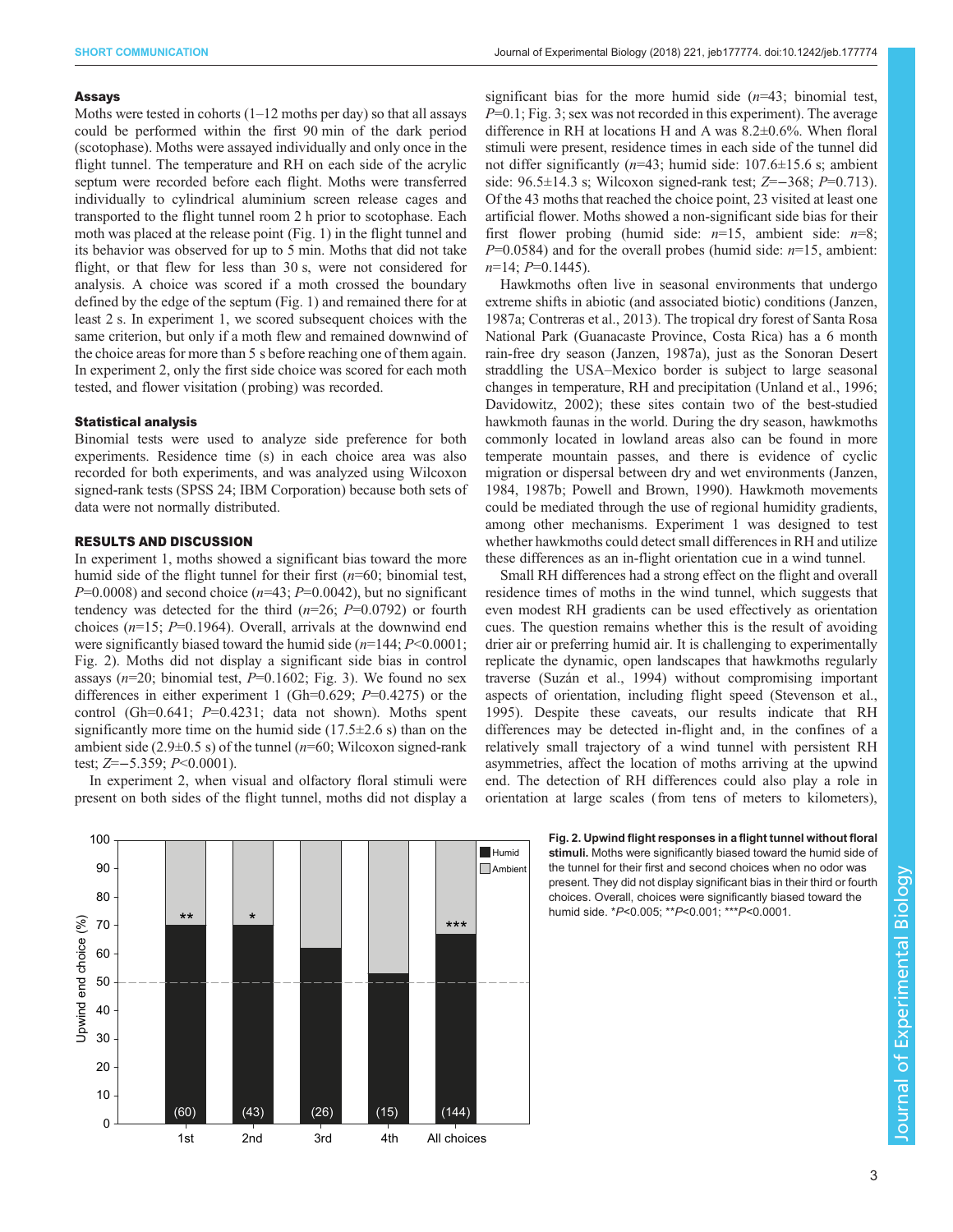<span id="page-3-0"></span>

Fig. 3. Upwind flight responses with and without floral stimuli. The significant bias toward the humid side was not displayed when moths were exposed to floral stimuli (odor and visual display of artificial flowers on both sides of the upwind end of the tunnel. The right column shows responses when moths flew in the tunnel without added humidity or floral stimuli (i.e. side bias negative control). \*\*P<0.001.

mediating behaviors that involve seasonal migrations, daily dispersion and habitat selection.

At smaller scales (meters to centimeters), M. sexta use floral scent to orient toward nectar sources, and these odors have been shown to effectively elicit foraging responses in still-air flight cages ([Raguso](#page-4-0) [and Willis, 2002\)](#page-4-0), in wind tunnels with moving air ([Goyret et al.,](#page-4-0) [2007](#page-4-0), [2008\)](#page-4-0) and in natural, outdoor settings ([Raguso and Willis,](#page-4-0) [2005](#page-4-0)). At much smaller scales (centimeters), the microhabitat surrounding flowers has elevated RH (over ambient conditions), which is correlated transiently with nectar concentration [\(Corbet,](#page-4-0) [1978](#page-4-0); [Corbet et al., 1979](#page-4-0)). We previously showed that hawkmoths of another species, H. lineata, preferentially probe at artificial flowers with an elevated RH when foraging in still-air flight cages scented with floral odors ([von Arx et al., 2012\)](#page-4-0). Thus, we asked whether the bias of M. sexta moths for more humid air observed under a non-foraging context (experiment 1) would persist under a foraging context provided by the presence of floral stimuli (experiment 2).

To approach this question, we designed experiment 2 as a replica of experiment 1 in which identical floral stimuli (visual and olfactory) were added to both upwind sides of the wind tunnel. If moths continued to orient towards the more humid side of the tunnel while demonstrating foraging behavior (i.e. probing at the artificial flowers), this would (1) indicate that foraging stimuli do not affect upwind orientation towards higher RH and (2) suggest that, under a foraging context, moths could be using RH as a distance floral profitability indicator. In contrast, if moths continued to fly towards the more humid side without showing foraging behaviors, it would suggest that floral stimuli have no effect on the behavioral state of moths that are orienting upwind using RH cues. Instead, moths in experiment 2 showed no side bias in their upwind flight, exhibiting clear foraging responses by approaching and probing artificial flowers, and thus showing overall longer residency times. These results suggest that the presence of floral stimuli triggered a foraging-specific behavioral state, in which mediation of upwind flight orientation by RH is overridden, probably, at this scale, by olfactory stimulation. This is consistent with strong stereotypical upwind flight orientation patterns of M. sexta in response to floral odors (as well as female pheromones and hostplant volatiles; [Raguso and Willis, 2003](#page-4-0)). Nevertheless, the first flower probing tended to occur on flowers on the humid side. The question remains whether a close-range effect of odors and increased RH could have

contributed to this tendency, as shown in H. lineata moths [\(von Arx](#page-4-0) [et al., 2012;](#page-4-0) see below).

Beyond eliciting a directed flight at the scale of meters, floral odors have been shown to elicit probing responses at the scale of centimeters [\(Raguso and Willis, 2002\)](#page-4-0), in particular under conditions of poor illumination ([Goyret and Yuan, 2015](#page-4-0)). The question of whether *M. sexta* moths utilize fine-scale spatial differences in RH as indices of individual floral profitability will require a flight cage experiment with either a pair or an array of artificial flowers, as performed by [von Arx et al. \(2012\)](#page-4-0) using H. lineata moths.

Experiments probing the context-dependent use of sensory inputs provide insight into the integration of sensory information and its associated behavioral flexibility in animals that navigate dynamic environments. Because RH has several potential contextual meanings ranging from the presence of standing water to the existence of a patch of vegetation, a specific habitat or a humid air mass, a deeper understanding of RH as an informative sensory cue requires experiments that pair it with different kinds of stimuli, at appropriate spatial scales. Likewise, we expect the use of RH cues to be contingent upon the internal ( physiological) state of the insect (e.g. osmotic stress, age or mating status; [Willmer, 1988](#page-4-0); [Ryne et al.,](#page-4-0) [2001; Saveer et al., 2012](#page-4-0); [Contreras et al., 2013](#page-4-0)) as well as external abiotic conditions that determine the efficacy of a specific sensory cue [\(Corbetta et al., 1990; Leonard et al., 2011](#page-4-0)). Our results suggest that a hawkmoth dispersing from a seasonally dry habitat would show RH-guided anemotactic flight, especially if it were experiencing osmotic stress, which leads to mortality at a younger age [\(Contreras et al., 2013](#page-4-0)). Yet, hawkmoth flight is energetically demanding [\(Ziegler and Shultz, 1986](#page-4-0)) and, as we have shown here, their upwind flight orientation to RH cues can be disengaged by foraging responses to floral stimuli. Upon arriving at a more suitable habitat, the same moth could then use more-specific plant and floral cues (as well as local RH gradients) to locate nectar sources and host plants. Investigating this adaptive, contextual use of sensory cues should provide a more nuanced understanding of how insect pollinators and other animals navigate dynamic landscapes of sensory information.

### Acknowledgements

We thank Stephanie Topp and Mascha Bischoff for maintenance of our laboratory colony of Manduca sexta moths, Sarah Wigsten for help with RH measurements, Keith Jenkins for help in the elaboration of [Fig. 1,](#page-1-0) Mike Hoffmann and Jeffrey